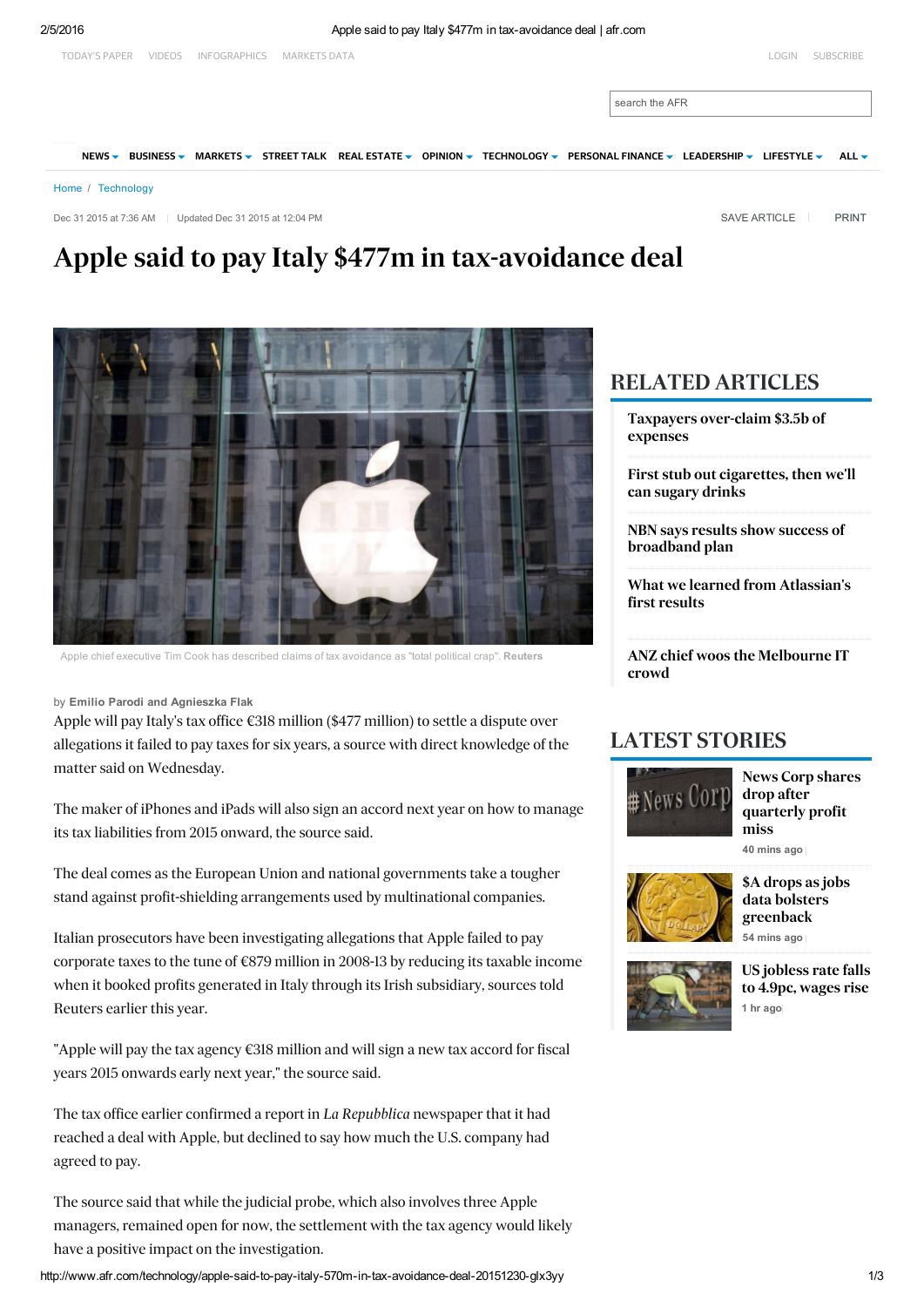Apple could not immediately be reached for comment. Previously the company told Reuters that it is one of the largest taxpayers in the world and paid every euro of tax it owed wherever it did business.

The global financial crisis spurred cash-strapped governments to crack down on tax avoidance and prompted complaints that companies cutting their tax bills to the bare minimum were getting an advantage in breach of EU rules.

The agreement with Italy comes as an EU tax ruling on Apple's dealings with Ireland is looming. The EU last year accused Ireland of swerving international tax rules by letting Apple shelter profits worth tens of billions of dollars from revenue collectors in return for maintaining jobs.

The ruling could have a "material" impact on Apple if it was determined that Dublin's tax policies represented unfair state aid, forcing the U.S. company to pay past taxes for up to 10 years, it has said.

Apple is one of several companies, including Google and Amazon, to become the target of tax inquiries in Europe and beyond.

The European Commission has already ordered Dutch authorities to recover up to €30 million from US coffee chain Starbucks and Luxembourg to do the same with Fiat Chrysler for their tax deals.

Apple is also facing criticism on its home turf in the United States because of the socalled inversion deals, whereby a company redomiciles its tax base to another country.

Apple holds \$US181.1 billion (\$248 billion) in offshore profits, more than any other US company, and would owe an estimated \$US59.2 billion in taxes if it tried to bring the money back to the United States, a recent study based on SEC filings showed.

In a recent interview on CBS television," chief executive Tim Cook dismissed as "total political crap" the notion that the tech giant was avoiding taxes. He also dismissed the idea of bringing profits back to the United States because of the cost to the company.

"I don't think that's a reasonable thing to do," he said.

*Reuters*

# RECOMMENDED



Meet the first [Australian](http://www.afr.com/technology/meet-the-first-australian-family-to-get-a-tesla-powerwall-on-their-house-20160128-gmgmnq) family to get a Tesla Powerwall on their house



Tesla sues German parts maker over ['sagging'](http://www.afr.com/technology/tesla-sues-german-parts-maker-over-sagging-door-on-model-x-20160121-gmbicj) door on Model X

Carl's Jr is fat, raunchy and wanting to take over [Australia](http://www.afr.com/business/retail/carls-jr-is-fat-raunchy-and-wanting-to-take-over-australia-20160201-gmiybw)